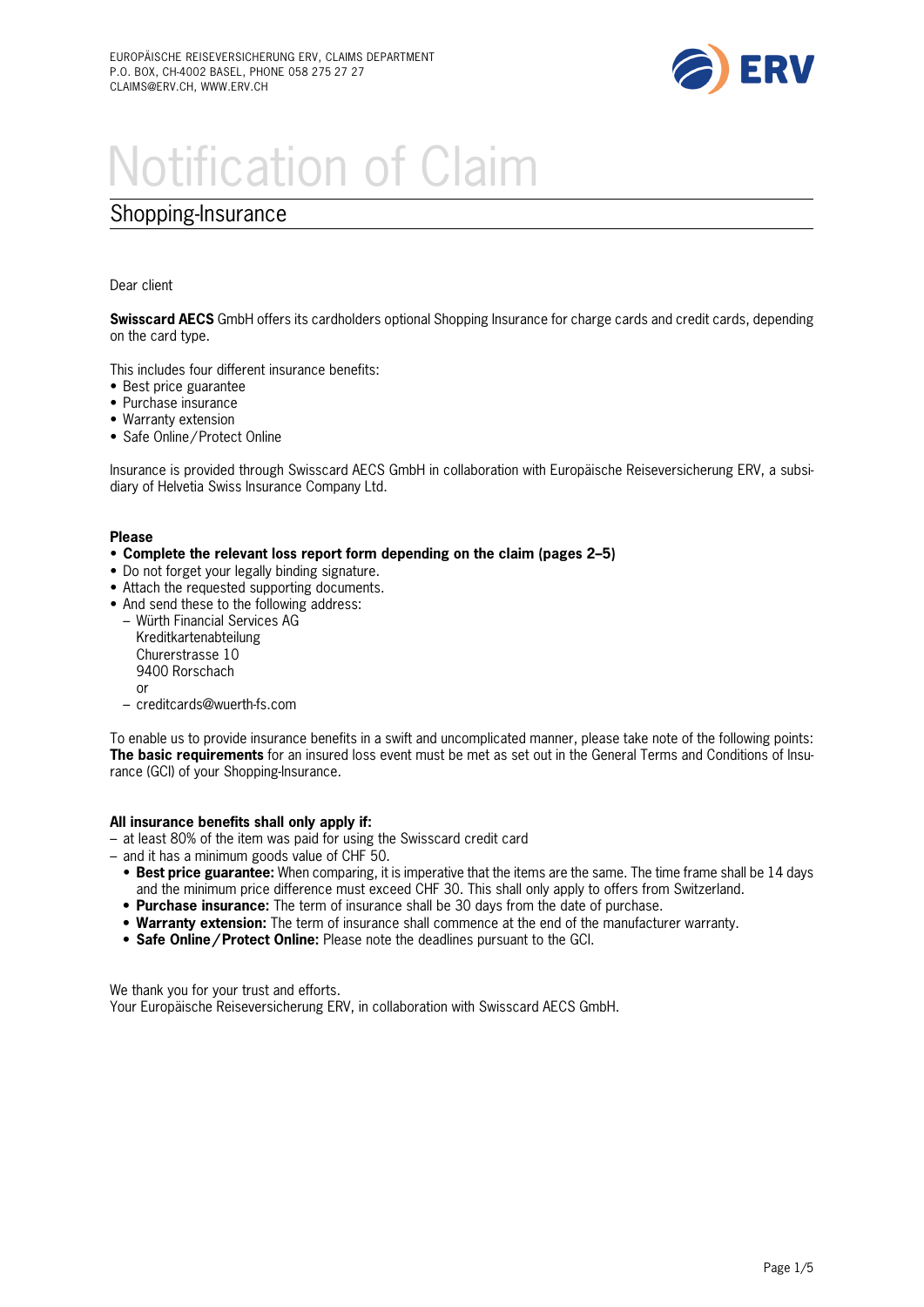

# Notification of Claim all claim no.:

| Best price guarantee                                                                                        |                                  |            |           |
|-------------------------------------------------------------------------------------------------------------|----------------------------------|------------|-----------|
| Questions concerning the insured person/cardholder (eligible person)                                        |                                  |            |           |
| Name:                                                                                                       |                                  |            |           |
| First name(s):                                                                                              | Date of birth:                   |            |           |
| Street/No.:                                                                                                 | Postcode/Town:                   |            |           |
| Phone (daytime):                                                                                            | E-mail address:                  |            |           |
| Account number (IBAN): CH                                                                                   |                                  |            |           |
| Questions concerning the purchase                                                                           |                                  |            |           |
| Date of purchase:                                                                                           | Purchased item:                  |            |           |
| Brand/manufacturer:                                                                                         | Model information:               |            |           |
| Purchase price:                                                                                             | Scope of services (accessories): |            |           |
| Was at least 80% of the purchased item paid for by credit card?                                             |                                  | $\Box$ yes | $\Box$ no |
| <b>Transaction information</b>                                                                              |                                  |            |           |
| Date:                                                                                                       | Amount in CHF:                   |            |           |
| Name/location of the point of sale:                                                                         |                                  |            |           |
| Questions concerning the event (The same item is offered by the following supplier at least CHF 30 cheaper) |                                  |            |           |
| Name/address of the point of sale:                                                                          |                                  |            |           |
| Price in CHF:                                                                                               | Price difference in CHF:         |            |           |
| Date of offer:                                                                                              |                                  |            |           |
|                                                                                                             |                                  |            |           |

#### **Attachments required**

- $\Box$  Original or copy of the sales receipt<br> $\Box$  Original or copy of the credit card st
- Original or copy of the credit card statement (indicating that at least 80% of the purchase price was paid using the card)
- $\Box$  Proof (e.g. catalogue) including date of offer and the lower offer price of the third-party supplier registered in Switzerland which shows the identical item (to that purchased)

#### **Remarks**

#### **Confirmation and power of attorney**

The Europäische Reiseversicherung ERV (hereinafter entitled ERV) will be released from the duty of payment if, following the occurrence of an insured event, the insured person fraudulently attempts to deceive as to the circumstances which are material to the cause or extent of its liability to make payment. I authorise third parties (p.e. Repair centres, transport companies and insurances of any kind) to grant the ERV all necessary informations and release hereby those named from their legal duty of confidentiality.

Place and date Signature of the perpetrator or the legal representative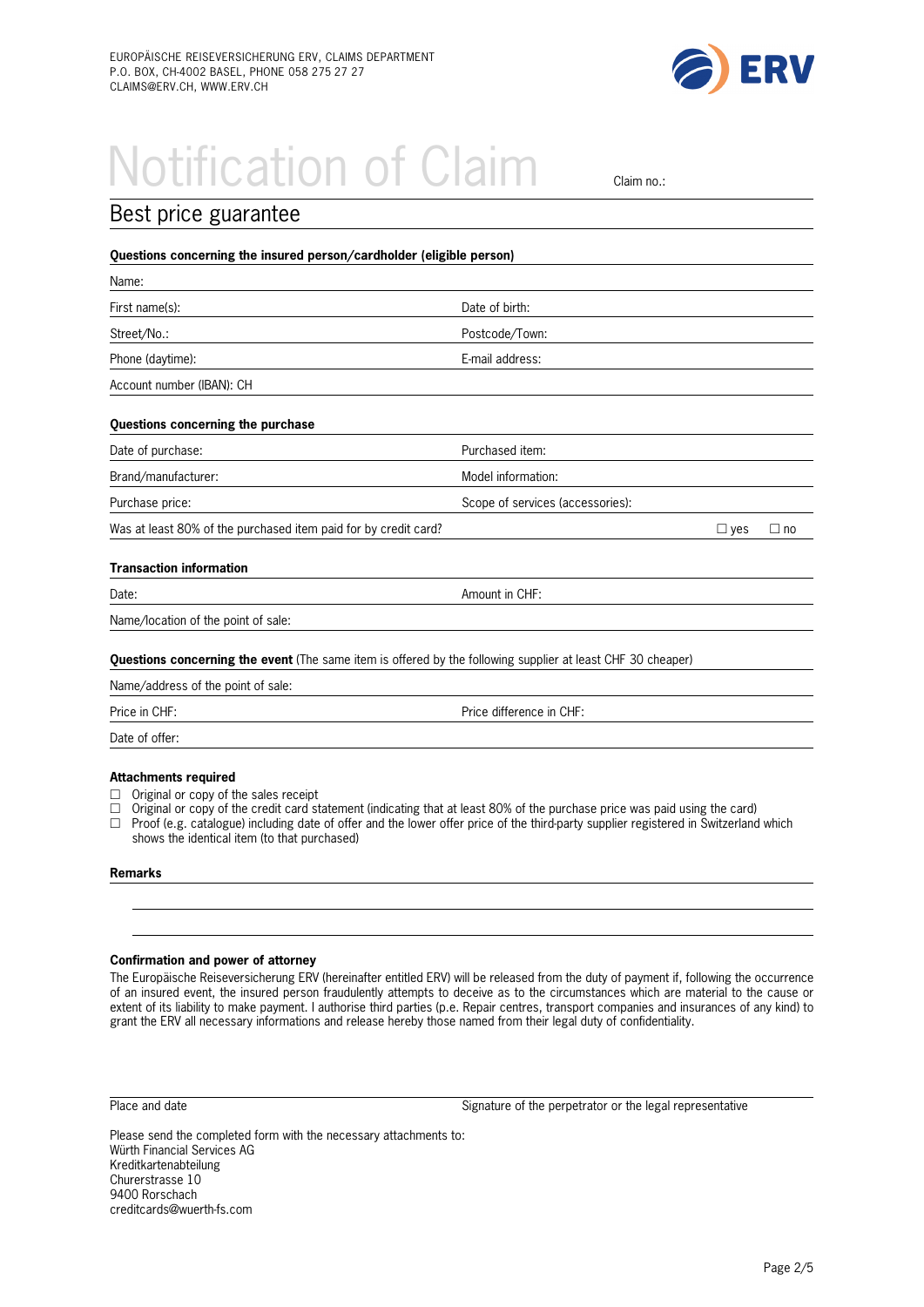

### **Notification of Claim Claim no.:**

| Purchase insurance                                                                       |                                  |            |           |
|------------------------------------------------------------------------------------------|----------------------------------|------------|-----------|
| Questions concerning the insured person/cardholder (eligible person)                     |                                  |            |           |
| Name:                                                                                    |                                  |            |           |
| First name(s):                                                                           | Date of birth:                   |            |           |
| Street/No.:                                                                              | Postcode/Town:                   |            |           |
| Phone (daytime):                                                                         | E-mail address:                  |            |           |
| Account number (IBAN): CH                                                                |                                  |            |           |
| Questions concerning the purchase                                                        |                                  |            |           |
| Date of purchase:                                                                        | Purchased item:                  |            |           |
| Brand/manufacturer:                                                                      | Model information:               |            |           |
| Purchase price:                                                                          | Scope of services (accessories): |            |           |
| Was at least 80% of the purchased item paid for by credit card?                          |                                  | $\Box$ yes | $\Box$ no |
| <b>Transaction information</b>                                                           |                                  |            |           |
| Date:                                                                                    | Amount in CHF:                   |            |           |
| Name/location of the point of sale:                                                      |                                  |            |           |
| Questions concerning the event                                                           |                                  |            |           |
| $\Box$ Theft                                                                             | $\Box$ Damage                    |            |           |
| Detailed description of the cause of loss (how/why, when and where the damage occurred): |                                  |            |           |
|                                                                                          |                                  |            |           |

#### **Attachments required**

- $\Box$  Original or copy of the sales receipt
- $\Box$  Original or copy of the credit card statement (indicating that at least 80% of the purchase price was paid using the card) In the event of
	- Damage:  $\Box$  repair invoice (to the maximum replacement value) including contact details of the issuer (the certified place of repair) Loss:  $\Box$  confirmation including contact details of the issuer (certified place of re Loss:  $\Box$  confirmation including contact details of the issuer (certified place of repair)<br>Theft:  $\Box$  police report  $\Box$  police report

**Remarks** 

#### **Confirmation and power of attorney**

The Europäische Reiseversicherung ERV (hereinafter entitled ERV) will be released from the duty of payment if, following the occurrence of an insured event, the insured person fraudulently attempts to deceive as to the circumstances which are material to the cause or extent of its liability to make payment. I authorise third parties (p.e. Repair centres, transport companies and insurances of any kind) to grant the ERV all necessary informations and release hereby those named from their legal duty of confidentiality.

Place and date Signature of the perpetrator or the legal representative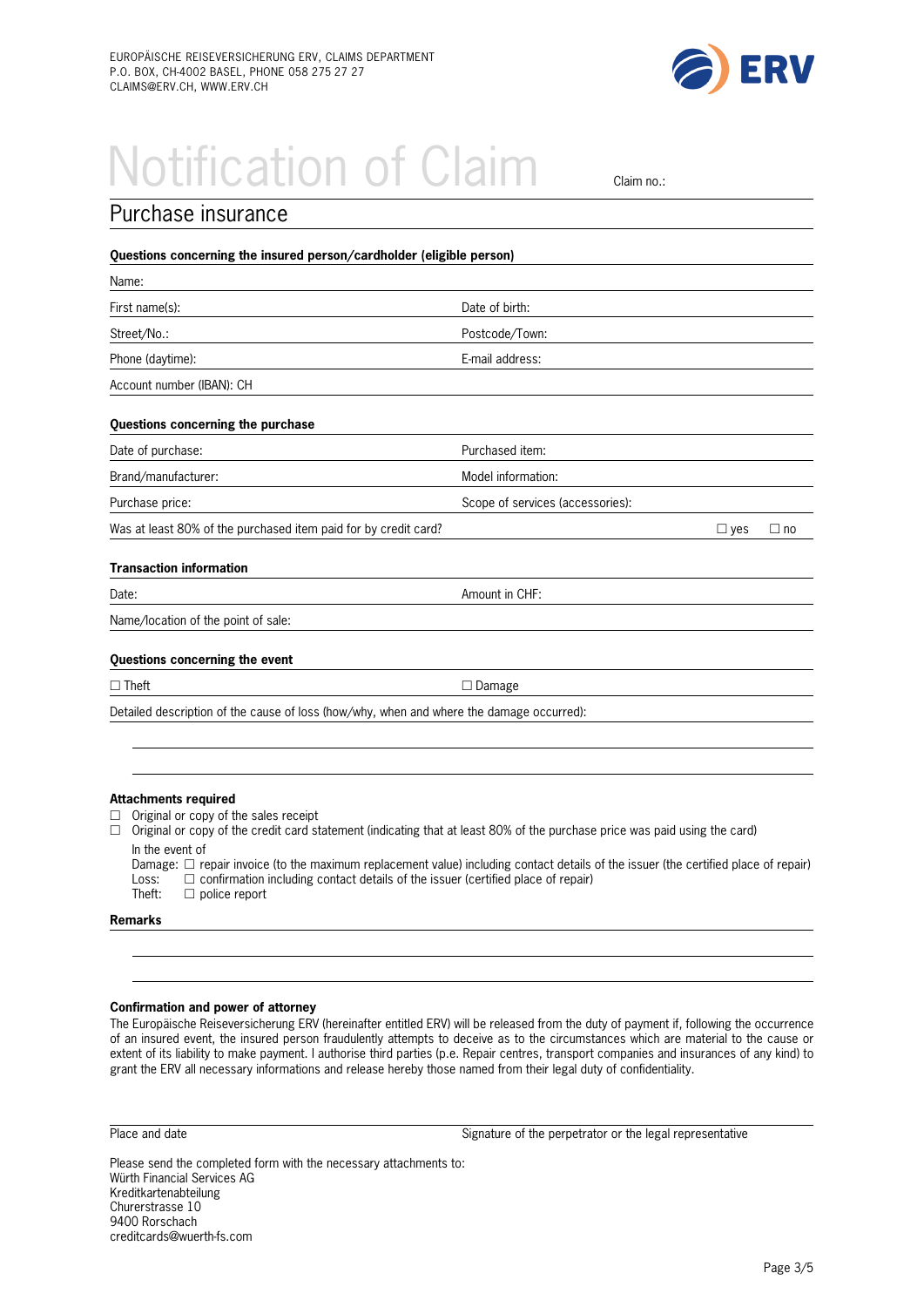

### Notification of Claim claim no.:

| Warranty extension                                                                       |                                  |            |           |
|------------------------------------------------------------------------------------------|----------------------------------|------------|-----------|
| Questions concerning the insured person/cardholder (eligible person)                     |                                  |            |           |
| Name:                                                                                    |                                  |            |           |
| First name(s):                                                                           | Date of birth:                   |            |           |
| Street/No.:                                                                              | Postcode/Town:                   |            |           |
| Phone (daytime):                                                                         | E-mail address:                  |            |           |
| Account number (IBAN): CH                                                                |                                  |            |           |
| Questions concerning the purchase                                                        |                                  |            |           |
| Date of purchase:                                                                        | Purchased item:                  |            |           |
| Brand/manufacturer:                                                                      | Model information:               |            |           |
| Purchase price:                                                                          | Scope of services (accessories): |            |           |
| Was at least 80% of the purchased item paid for by credit card?                          |                                  | $\Box$ yes | $\Box$ no |
| <b>Transaction information</b>                                                           |                                  |            |           |
| Date:                                                                                    | Amount in CHF:                   |            |           |
| Name/location of the point of sale:                                                      |                                  |            |           |
| Questions concerning the event                                                           |                                  |            |           |
| Device defect description:                                                               |                                  |            |           |
| Detailed description of the cause of loss (how/why, when and where the damage occurred): |                                  |            |           |

#### **Attachments required**

- $\Box$  Original or copy of the sales receipt
- $\Box$  Original or copy of the credit card statement (indicating that at least 80% of the purchase price was paid using the card)<br> $\Box$  Manufacture warranty provisions including details of the duration
- Manufacture warranty provisions including details of the duration
- $\Box$  Expert opinion or estimated costs including contact details of the certified place of repair

#### **Remarks**

#### **Confirmation and power of attorney**

The Europäische Reiseversicherung ERV (hereinafter entitled ERV) will be released from the duty of payment if, following the occurrence of an insured event, the insured person fraudulently attempts to deceive as to the circumstances which are material to the cause or extent of its liability to make payment. I authorise third parties (p.e. Repair centres, transport companies and insurances of any kind) to grant the ERV all necessary informations and release hereby those named from their legal duty of confidentiality.

Place and date Signature of the perpetrator or the legal representative